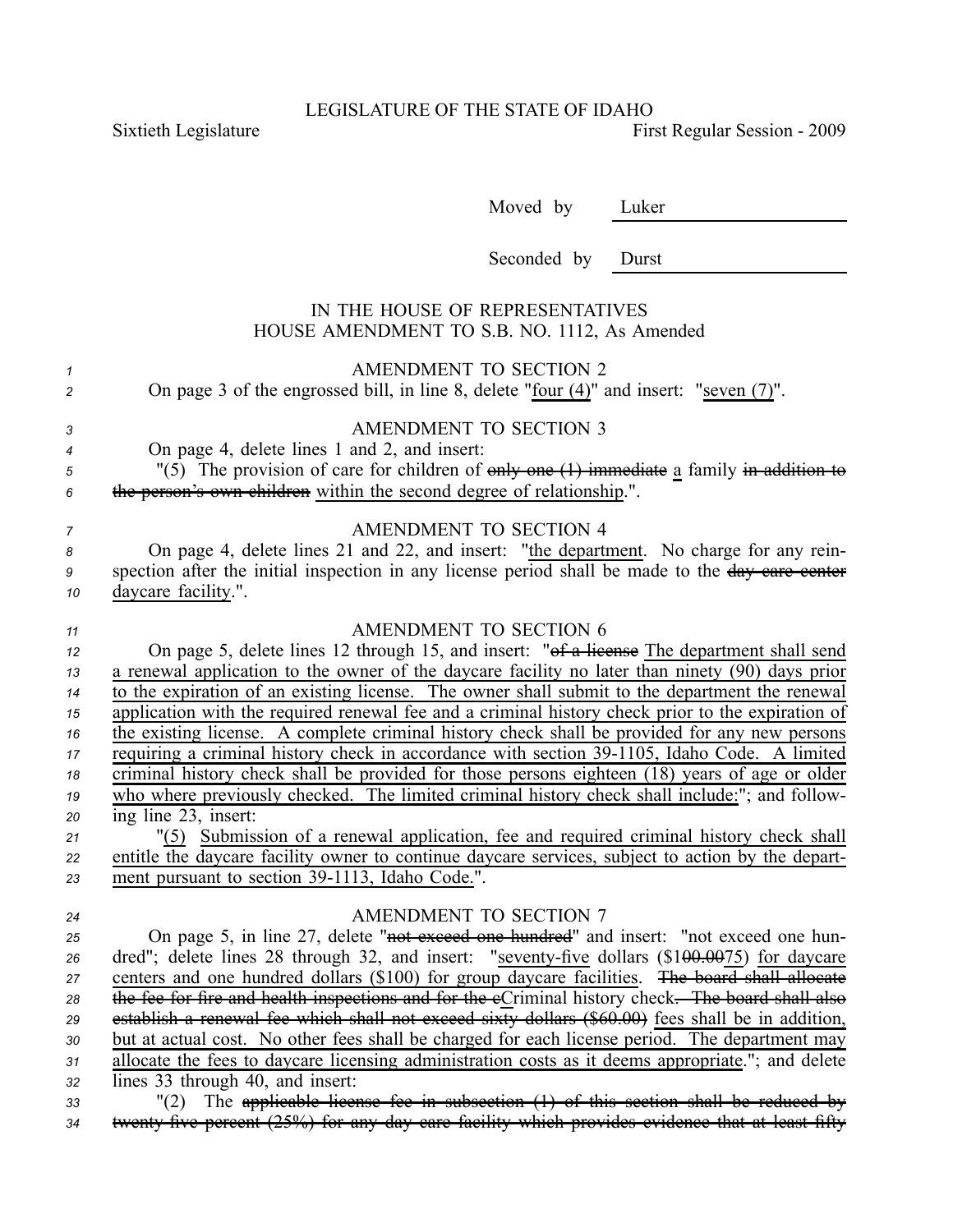| $\mathbf{1}$                     | percent (50%) of its staff is certified in infant/child first aid and pediatric rescue breathing de-                                                                                                                                                                                                                                                                                                                                                                                                                              |
|----------------------------------|-----------------------------------------------------------------------------------------------------------------------------------------------------------------------------------------------------------------------------------------------------------------------------------------------------------------------------------------------------------------------------------------------------------------------------------------------------------------------------------------------------------------------------------|
| $\overline{c}$                   | partment is authorized to utilize Idaho child care program funds as otherwise allowed by law                                                                                                                                                                                                                                                                                                                                                                                                                                      |
| 3                                | to pay for the costs associated with certification and licensing of daycare facilities to the extent                                                                                                                                                                                                                                                                                                                                                                                                                              |
| $\overline{4}$                   | that fees collected from the facilities do not fully cover such costs. It is the intent of the leg-                                                                                                                                                                                                                                                                                                                                                                                                                               |
| 5                                | islature that licensing fees and Idaho child care program funds shall fully fund daycare facility                                                                                                                                                                                                                                                                                                                                                                                                                                 |
| 6                                | licensing administration.".                                                                                                                                                                                                                                                                                                                                                                                                                                                                                                       |
| $\overline{7}$                   | <b>AMENDMENT TO SECTION 9</b>                                                                                                                                                                                                                                                                                                                                                                                                                                                                                                     |
| 8                                | On page 6, in line 15, delete "the International Fire Code as adopted by Idaho and"; delete                                                                                                                                                                                                                                                                                                                                                                                                                                       |
| 9                                | lines 23 and 24; in line 25, delete " $(e)$ " and insert: "(d)"; in line 26, delete " $(f)$ " and insert:                                                                                                                                                                                                                                                                                                                                                                                                                         |
| 10                               | "(e)"; and in line 29, delete " $(g)$ " and insert: " $(f)$ ".                                                                                                                                                                                                                                                                                                                                                                                                                                                                    |
| 11                               | On page 7, in line 10, delete " $(h)$ " and insert: " $(g)$ ".                                                                                                                                                                                                                                                                                                                                                                                                                                                                    |
| 12                               | On page 8, in line 7, delete "Group daycare" and insert: "Daycare"; and in line 12, delete                                                                                                                                                                                                                                                                                                                                                                                                                                        |
| 13                               | "Group Daycare" and insert: "Daycare".                                                                                                                                                                                                                                                                                                                                                                                                                                                                                            |
| 14                               | AMENDMENT TO THE BILL                                                                                                                                                                                                                                                                                                                                                                                                                                                                                                             |
| 15                               | On page 9, following line 3, insert:                                                                                                                                                                                                                                                                                                                                                                                                                                                                                              |
| 16                               | "SECTION 11. That Section 39-1111, Idaho Code, be, and the same is hereby amended                                                                                                                                                                                                                                                                                                                                                                                                                                                 |
| 17                               | to read as follows:                                                                                                                                                                                                                                                                                                                                                                                                                                                                                                               |
| 18                               | 39-1111. RULES AUTHORIZED. In order to implement the provisions of this chapter,                                                                                                                                                                                                                                                                                                                                                                                                                                                  |
| 19                               | the following rule making authority is authorized.                                                                                                                                                                                                                                                                                                                                                                                                                                                                                |
| 20                               | $(1)$ The state fire marshal, in addition to other duties imposed by law, is hereby autho-                                                                                                                                                                                                                                                                                                                                                                                                                                        |
| 21                               | rized and directed to establish rules necessary to implement the provisions of sections 39 1109                                                                                                                                                                                                                                                                                                                                                                                                                                   |
| 22                               | and 39 1114, Idaho Code;                                                                                                                                                                                                                                                                                                                                                                                                                                                                                                          |
| 23                               | (2) District health boards, in addition to other duties imposed by law, are hereby autho-                                                                                                                                                                                                                                                                                                                                                                                                                                         |
| 24                               | rized and directed to establish necessary health standards to implement the provisions of section                                                                                                                                                                                                                                                                                                                                                                                                                                 |
| 25                               | 39 1110, Idaho Code; and                                                                                                                                                                                                                                                                                                                                                                                                                                                                                                          |
| 26                               | (3) The board department, in addition to other duties imposed by law, is hereby autho-                                                                                                                                                                                                                                                                                                                                                                                                                                            |
| 27                               | rized and directed through rulemaking to establish procedures necessary to implement the pro-                                                                                                                                                                                                                                                                                                                                                                                                                                     |
| 28                               | visions of this chapter including procedure for submission of required certificates as provided in                                                                                                                                                                                                                                                                                                                                                                                                                                |
| 29                               | sections 39-1109 and 39-1110, Idaho Code, and to conduct of the criminal history check pro-                                                                                                                                                                                                                                                                                                                                                                                                                                       |
| 30                               | vided in section 39-1105, Idaho Code.                                                                                                                                                                                                                                                                                                                                                                                                                                                                                             |
| 31                               | The rule making rulemaking authority granted in this section shall be limited to the spe-                                                                                                                                                                                                                                                                                                                                                                                                                                         |
| 32                               | cific standards and procedures required by this chapter.                                                                                                                                                                                                                                                                                                                                                                                                                                                                          |
| 33                               | SECTION 12. That Chapter 11, Title 39, Idaho Code, be, and the same is hereby amended                                                                                                                                                                                                                                                                                                                                                                                                                                             |
| 34                               | by the addition thereto of a NEW SECTION, to be known and designated as Section 39-1112A,                                                                                                                                                                                                                                                                                                                                                                                                                                         |
| 35                               | Idaho Code, and to read as follows:                                                                                                                                                                                                                                                                                                                                                                                                                                                                                               |
| 36<br>37<br>38<br>39<br>40<br>41 | ACCESS TO INFORMATION. The department shall make available to day-<br>39-1112A.<br>care consumers an informational pamphlet, created by the department, to educate daycare con-<br>sumers with informational tools useful in identifying quality daycare. The department may<br>deliver pamphlets during direct contact with daycare consumers, or by delivering pamphlets to<br>daycare providers during the licensing or renewal process, during inspections or through other<br>appropriate means. The pamphlet shall include: |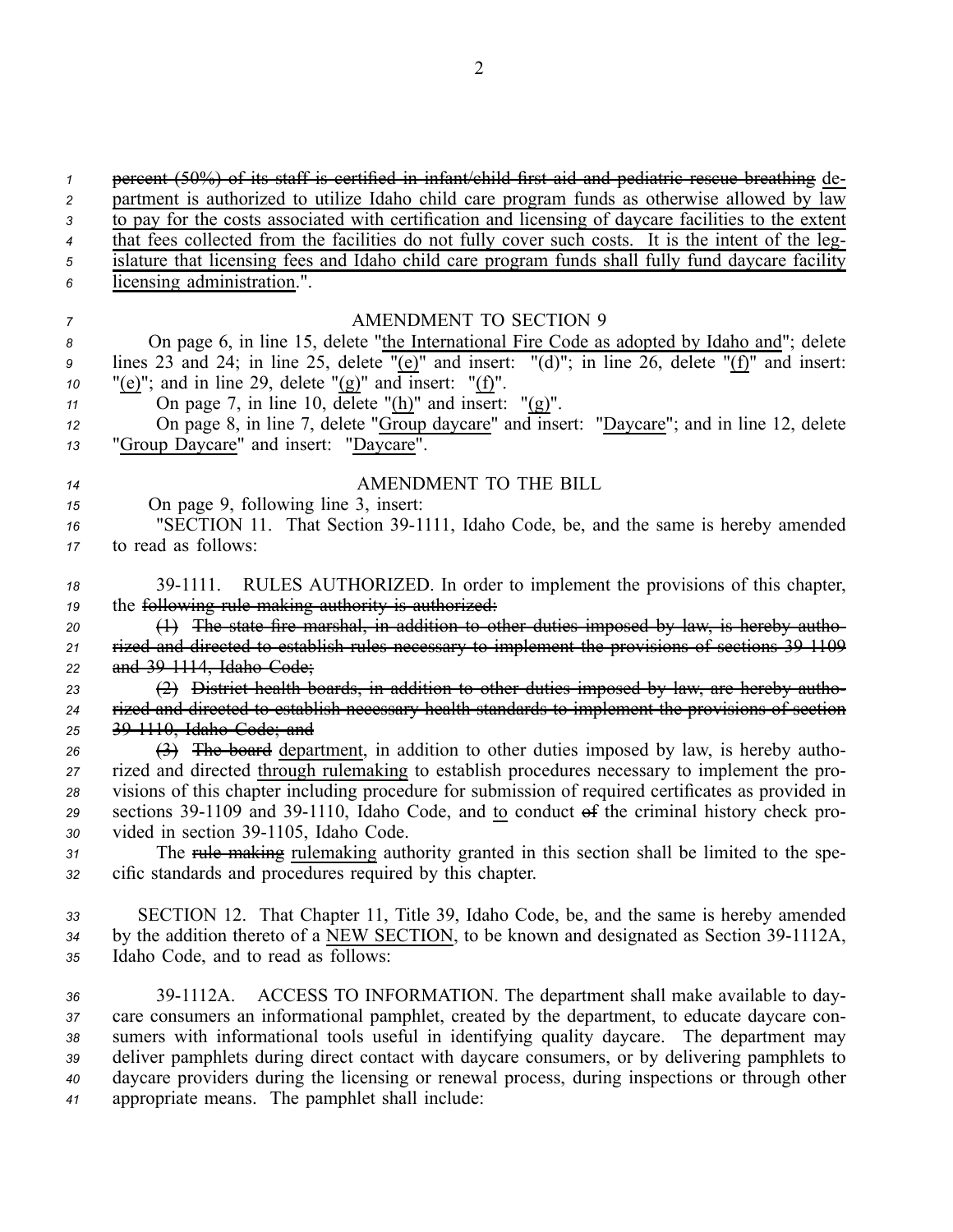(1) The importance of parents being vigilant for the safety, emotional health and training of their children that cannot be replaced by any other institution or individual; (2) The basic characteristics of <sup>a</sup> quality daycare; (3) A strong suggestion to parents to inquire about criminal history checks for any provider in <sup>a</sup> family daycare home; (4) A link to <sup>a</sup> department approved website that contains more detailed information; and (5) A department or other phone number for parents to repor<sup>t</sup> unsafe, dangerous or harm- ful activities within the daycare.". AMENDMENT TO SECTION 11 On page 9, in line 4, delete "SECTION 11" and insert: "SECTION 13"; in line 13, delete "Injuring" and insert: "Injuring Felony injury of"; and also in line 13, delete "felony or misde- meanor,"; and on page 10, following line 25, insert: <sup>13</sup> "(o) Misdemeanor injury to a child, section 18-1501(2), Idaho Code."; in line  $\overline{27}$ , delete "any of the following:" and insert: "that the daycare facility is not in compli- ance with the standards provided for in this chapter or criminal activity that threatens the health or safety of <sup>a</sup> child."; and delete lines 28 through 36. AMENDMENT TO SECTION 12 On page 10, in line 43, delete "SECTION 12" and insert: "SECTION 14". On page 11, in line 1, delete "Any person providing day care in <sup>a</sup> group day" and delete lines 2 through 5, and insert: "(1) Any person providing  $\frac{day}{dx}$  care daycare for four (4) or more 21 children in a group day care facility family daycare home shall not be required to be licensed, 22 but shall comply with the requirements of section 39-1105, Idaho Code, for a criminal history check and shall obtain <sup>a</sup> fire inspection certificate establishing compliance with the standards provided in section 391109, Idaho Code. 25 (2) The fFire inspections for group day care facilities may be"; following line 8, insert: "(3)"; and in line 10, delete "four (4) children" and insert: "seven (7) children". AMENDMENT TO SECTION 13 On page 11, in line 12, delete "SECTION 13" and insert: "SECTION 15". AMENDMENT TO SECTION 14 On page 11, in line 32, delete "SECTION 14" and insert: "SECTION 16". AMENDMENT TO SECTION 15 On page 11, in line 37, delete "SECTION 15" and insert: "SECTION 17". On page 12, delete line 1 and insert: "or <sup>a</sup> group day care facility to which <sup>a</sup> certificate is issued is free from". AMENDMENT TO SECTION 16 On page 12, in line 6, delete "SECTION 16" and insert: "SECTION 18". AMENDMENT TO THE BILL On page 12, delete lines 29 through 35.

3